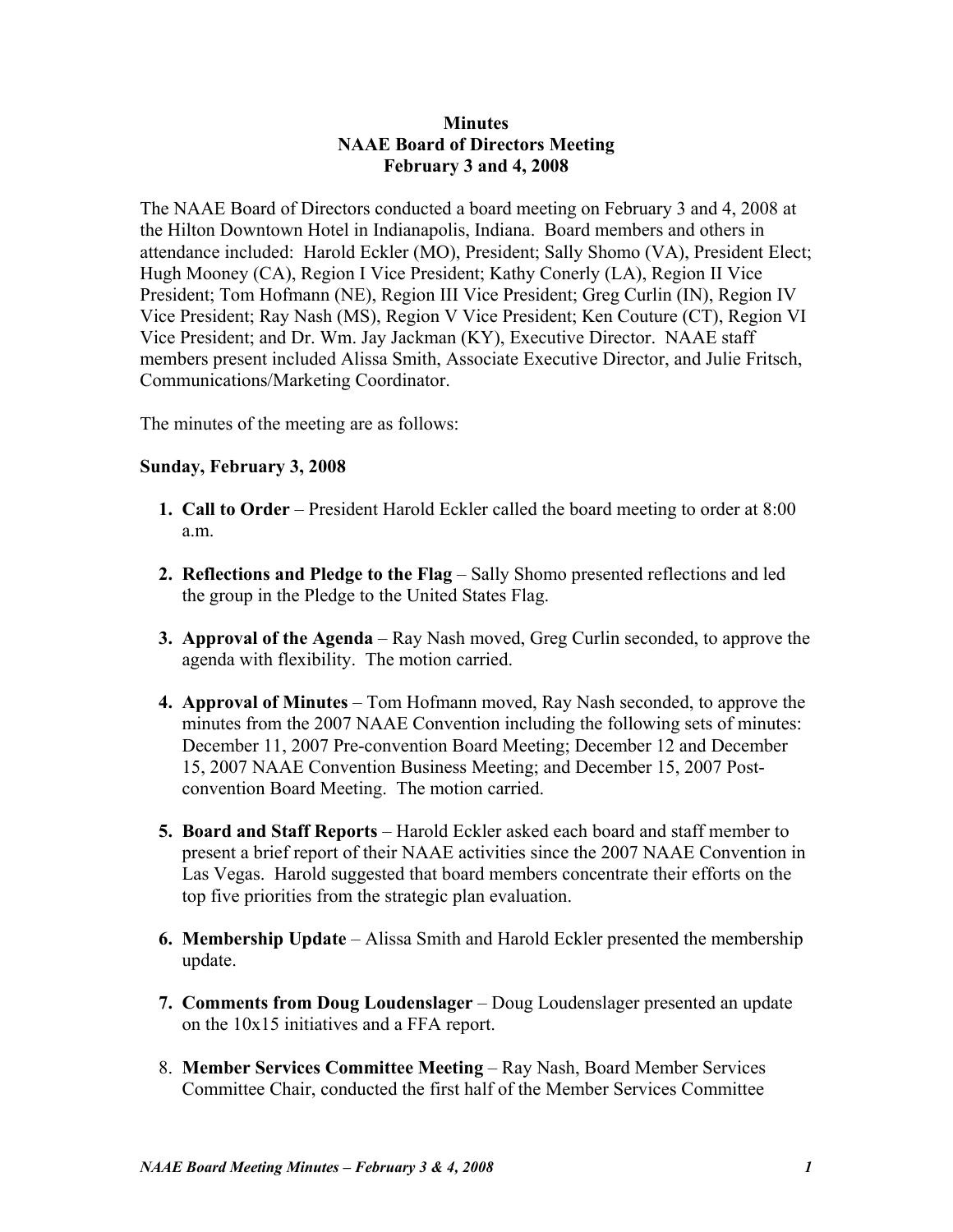meeting. Erica Whitmore, Idaho, Full Member Services Committee Chair, joined the meeting via conference call. The committee meeting was continued later in the day. (Refer to the committee report for the details of the committee meeting.)

*President Harold Eckler recessed the board meeting from 12:15 - 1:00 p.m. for a lunch break.*

- **9. Professional Growth Committee Meeting** Hugh Mooney, Board Professional Growth Committee Chair, conducted the Professional Growth Committee meeting. Jeremy Plumb, Arizona, Full Professional Growth Committee Chair, joined the meeting via conference call. (Refer to the committee report for the details of the committee meeting.)
- **10. Strategic Planning Committee Meeting** Sally Shomo, Board Strategic Planning Committee Chair, conducted the Strategic Planning Committee meeting. Archie Sauerheber, Indiana, Full Strategic Planning Committee Chair, joined the meeting via conference call. (Refer to the committee report for the details of the committee meeting.)
- **11. Policy and Bylaws Committee Meeting**  Kathy Conerly, Board Policy and Bylaws Committee Chair, conducted the Policy and Bylaws Committee meeting. Darlene Gilles, California, Full Policy and Bylaws Committee Chair, joined the meeting via conference call. (Refer to the committee report for the details of the committee meeting.)
- 12. **Member Services Committee Meeting (continued)** Ray Nash, Board Member Services Committee Chair, conducted the second half of the Member Services Committee meeting. Erica Whitmore, Idaho, Full Member Services Committee Chair, was not available via conference call for the second half of the committee meeting. (Refer to the committee report for the details of the committee meeting.)
- **13. Finance Committee Meeting**  Greg Curlin, Board Finance Committee Chair, conducted the Finance Committee meeting. Tara Berescik, New York, Full Finance Committee Chair, joined the meeting via conference call. (Refer to the committee report for the details of the committee meeting.)
- **14. Marketing Committee Meeting** Ken Couture, Board Marketing Committee Chair, conducted the Marketing Committee meeting. Randy Plattner, Missouri, Full Marketing Committee Chair, joined the meeting via conference call. (Refer to the committee report for the details of the committee meeting.)
- **15. Public Policy Committee Meeting** Tom Hofmann, Board Public Policy Committee Chair, conducted the Public Policy Committee meeting. Brian Feldpausch, Iowa, Full Public Policy Committee Chair, joined the meeting via conference call. (Refer to the committee report for the details of the committee meeting.)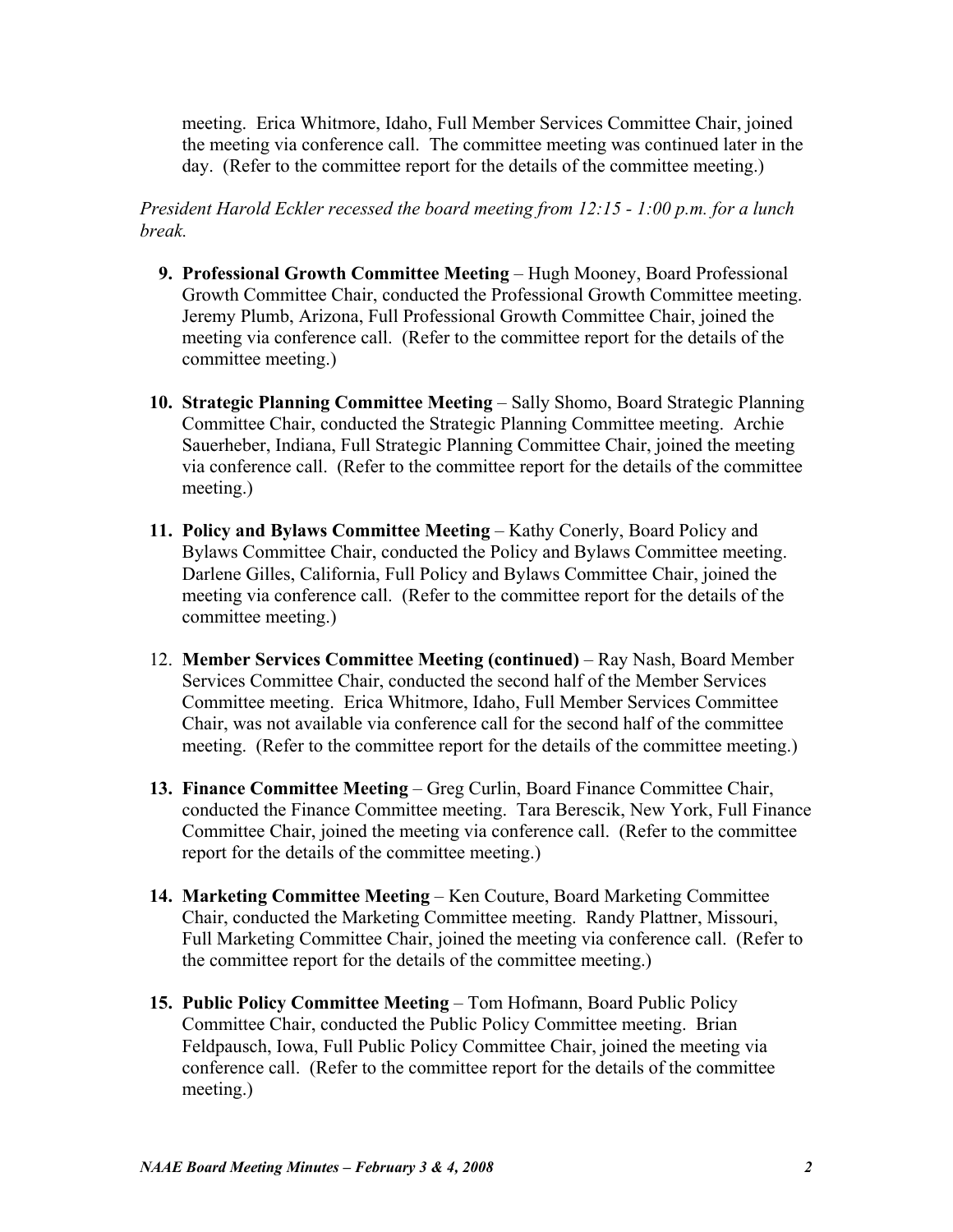*President Harold Eckler recessed the board meeting for a break from 5:05 - 5:30 p.m.*

**16. 2008 NAAE Convention Planning** – To begin preparation for the 2008 NAAE Convention, Alissa Smith presented the results of the 2007 NAAE Convention evaluation.

*President Harold Eckler recessed the board meeting from 6:10 - 9:30 p.m. for a dinner break.*

- **17. Professional Growth Committee Report** Hugh Mooney presented the Professional Growth Committee report and then moved to adopt the Professional Growth Committee report as presented. There was an implied second to the motion. The motion carried.
- **18. Public Policy Committee Report** Tom Hofmann presented the Public Policy Committee report and then moved to adopt the Public Policy Committee report as presented. There was an implied second to the motion. The motion carried.
- **19. Marketing Committee Report** Ken Couture presented the Marketing Committee report and then moved to adopt the Marketing Committee report as presented. There was an implied second to the motion. The motion carried.
- **20. Member Services Committee Report** Ray Nash presented the Member Services Committee report and then moved to adopt the Member Services Committee report as presented. There was an implied second to the motion. The motion carried.
- **21. Policy and Bylaws Committee Report**  Kathy Conerly presented the Policy and Bylaws Committee report and then moved to adopt the Policy and Bylaws Committee report as presented. There was an implied second to the motion. The motion carried.
- **22. Strategic Planning Committee Report** Sally Shomo presented the Strategic Planning Committee report and then moved to adopt the Strategic Planning Committee report as presented. There was an implied second to the motion. The motion carried.
- **23. Finance Committee Report**  Greg Curlin presented the Finance Committee report and then moved to adopt the Finance Committee report as presented. There was an implied second to the motion. The motion carried.

*President Harold Eckler recessed the board meeting for the day at 9:50 p.m.*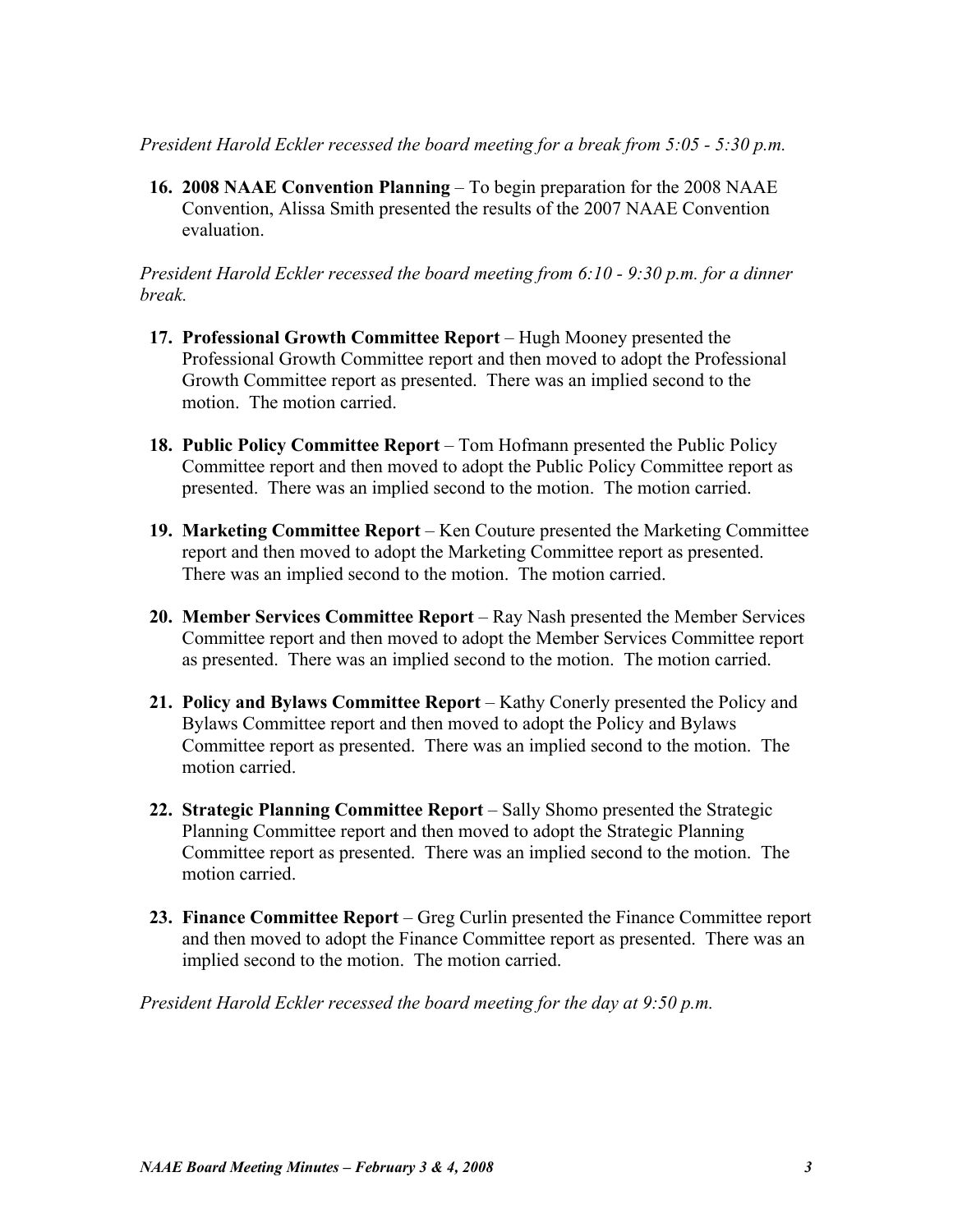## **Monday, February 4, 2008**

*President Harold Eckler called the board meeting back to order at 8:06 a.m.* 

#### **24. 2008 Convention Planning (continued)**

**Spouse Program** – As per the Professional Growth committee recommendation, the board agreed to add a spouses program for the 2008 convention.

**Pre-convention Tour** – Kathy Conerly moved, Ray Nash seconded, to include Roger Teeple's Biltmore Estates Tour in the program as a non-NAAE sanctioned event. The motion carried.

**Friday Afternoon Off-site Industry-based Tours and Workshops** – Sally Shomo moved, Greg Curlin seconded, to offer a few off-site professional development industry-based tours and a few on-site professional development workshops on Friday afternoon. The motion carried.

**Host State Social** – Ray Nash moved, Greg Curlin seconded, to invite the North Carolina Association to have a host state social on Thursday evening. The motion carried. The board suggested that the event include a good meal and that the venue be fairly close to the convention hotel to avoid long drives to the event.

**Convention Theme** – Tom Hofmann moved, Hugh Mooney seconded, to have a convention theme and that board members submit suggestions for the theme to the NAAE staff. The motion carried.

**Teachers Turn the Key Program** – The University of Arizona agricultural education faculty have respectfully requested to no longer be in charge of the professional development program for Teachers Turn the Key during the convention. It was agreed that staff would develop a Request for Proposals to secure another university to deliver the program.

**Hotel** – The NAAE convention will be at The Blake Hotel in Charlotte. The Blake has excellent meeting space; however, it may not have enough sleeping rooms to accommodate all NAAE convention participants. NAAE staff will secure an additional hotel for overflow.

**Committee Meetings and Regional Meetings** – Hugh Mooney moved, Ray Nash seconded, to change the order of committee meetings and regional meetings from regional-committee-regional-committee to committee-regional-committee-regional. On voice vote, the motion carried. Division of the house was called for and the motion carried by a count of four to three.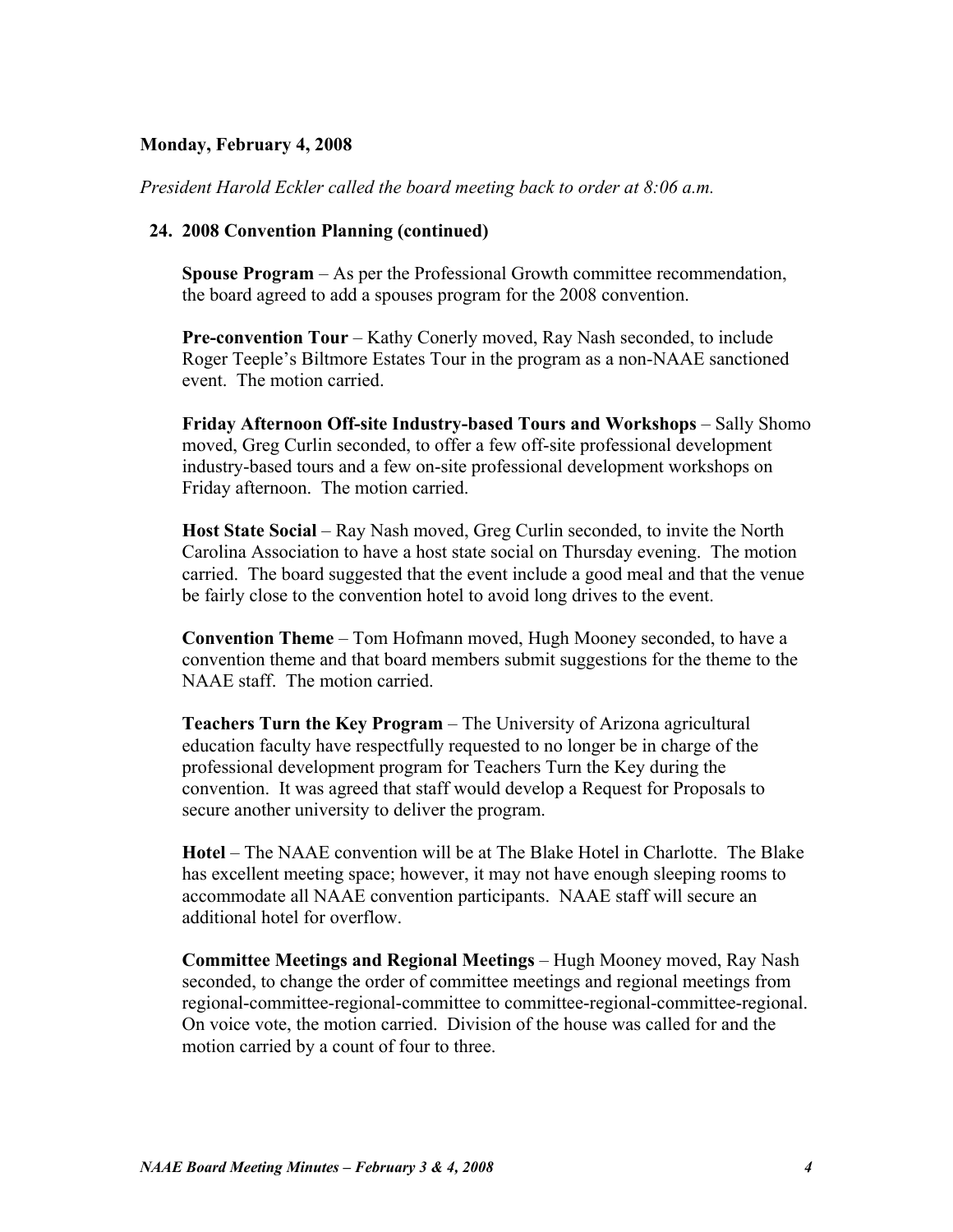## 25**. Board Book Items**

**State Conferences** – state conference dates and locations are included in Tab 6. NPS Registration and NAAE Hotel – information is included in Tab 11. National Committee Chairs and Vice Chairs – information is included in Tab 14. Leadership Handbook – included in Tab 13. Note that duties of board members and regional secretaries are provided in the Leadership Handbook. Board Representation – information is included in Tab 15.

- **26. 2008 ACTE National Policy Seminar** Board members should plan their Capitol Hill visits on Tuesday afternoon during the ACTE National Policy Seminar.
- **27. 2008 National FFA Convention** The board authorized the staff to plan another excellent Career Show booth with a teacher recruitment focus.
- **28. 2008 Regional Meetings** It was agreed that information for state associations would be sent directly to the states rather than provided it to the states during the regional conferences.
- **29. 2008 Summer Board Meeting** Ray Nash moved, Tom Hofmann seconded, that the 2008 summer board meeting will be July 16-18, 2008 in the Washington, DC metropolitan area. The motion carried. The board will meet all day on July 16 and 17 and until 2:00 p.m. on July 18. July 15 and July 18 after 3:30 p.m. will be travel days. A half day of Capitol Hill visits will be scheduled during the board meeting.
- **30. National Agricultural Education Inservice** The board agreed that the National Agricultural Education Inservice is a valuable meeting that the NAAE board should attend.

*President Harold Eckler recessed the board meeting from 9:30 - 9:50 a.m. for a break.*

## **31. Spending Priorities**

Hugh Mooney moved, Kathy Conerly seconded, that NAAE develop an interim marketing plan for teacher recruitment. The motion carried.

Other spending priorities discusses included electronic version of *The Agricultural Education Magazine* for all NAAE members, membership cards, recognition for Teacher of Teachers, lanyards to teachers, luggage tags, webinars.

*The Agricultural Education Magazine* – Hugh Mooney moved, Kathy Conerly seconded, that NAAE prepare options for taking *The Agricultural Education Magazine* to electronic format.

The board agreed that the funds that once were used to provide pocket diaries to NAAE members will be used for teacher recruitment or other priority initiatives.